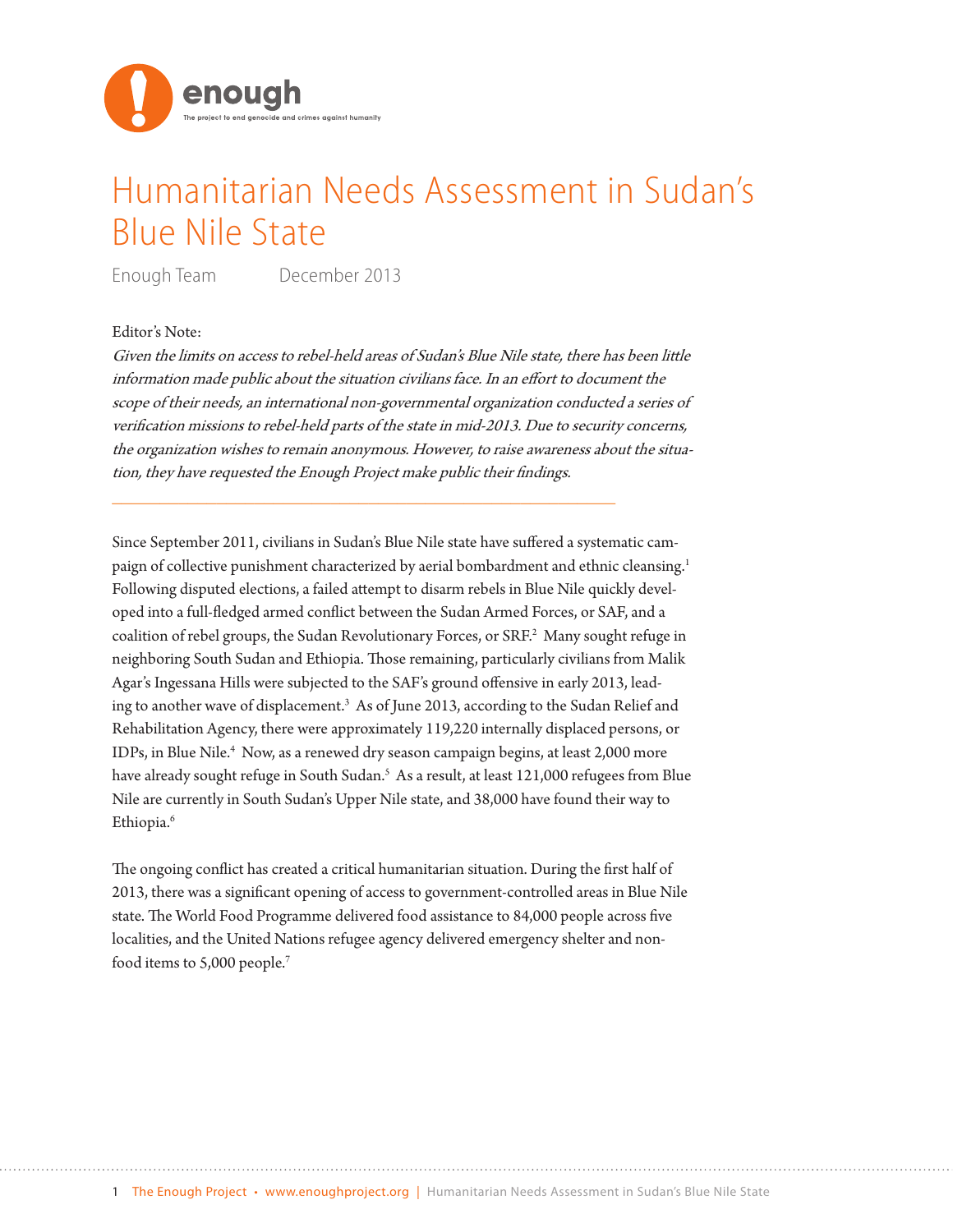However, the Sudanese government still denies humanitarian aid organizations access to rebel-held areas of the state. According to the U.N., an estimated 185,000 people needed relief assistance in Blue Nile as of September 30, 2013.<sup>8</sup> Heavy flooding in August further complicated the tenuous food security situation in the area. According to the October 2013 report from the Famine Early Warning Systems Network, or FEWS Net, displaced populations in areas of Blue Nile state controlled by Sudan People's Liberation Movement-North, or SPLM-N, face "crisis" levels of food insecurity.9 Anonymous researchers working in Blue Nile state found:

• A dry spell in June and July of 2013 burnt the first seeds that were planted in large swathes of SPLM-N controlled areas, affecting the harvest of 75 percent of the population. Local markets also lack essential commodities, and widespread poverty among host communities makes them unable to stimulate the market.

• Internally Displaced Persons, or IDPs, and host communities have been using a variety of coping mechanisms to deal with food insecurity. Families have reduced the number of meals they consume to just one per day. Many interviewed families confirmed that they have only been eating porridge. Other common copings mechanisms used include feeding on wild fruits, leaves, and roots; families with livestock are selling or slaughtering their animals. General observations of hair and skin color indicated malnutrition among all ages, particularly for children below five years of age.

• Food instability has improved for people with access to fishing opportunities, cattle, seeds, or refugee camps and local markets along the border. Households with access to seeds and tools are employing small-scale agricultural activity by cultivating kitchen gardens.

• IDPs and host communities lack essential emergency shelter materials and non-food items. As a result, they are living in collapsing buildings, under sheds, and in forests with vegetation that provides the necessary cover from being spotted by bomber aircraft. The most vulnerable populations, including children, the elderly, and the sick, are sleeping in the open, exposed to cold and harsh weather.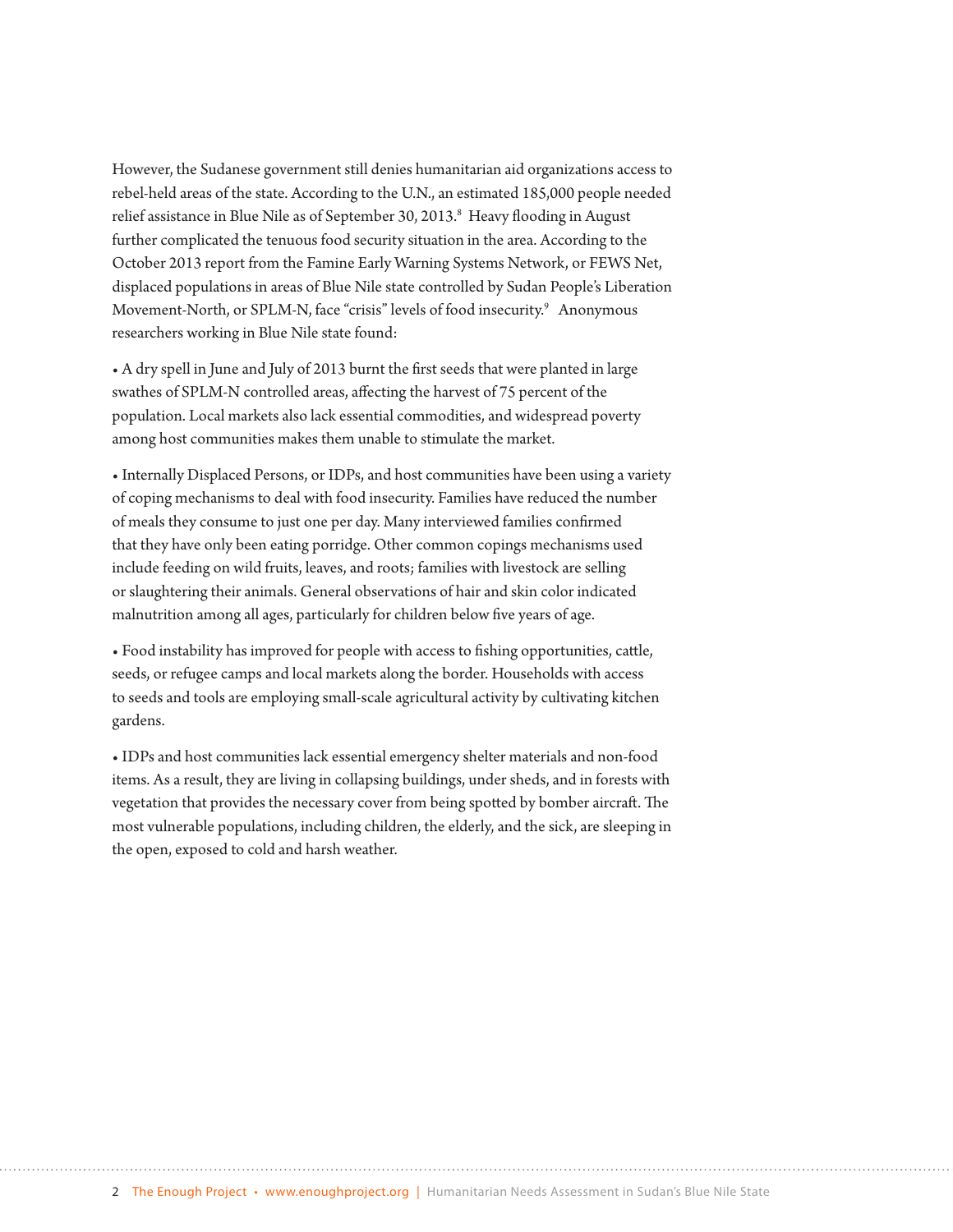• While international actors have occasionally conducted field health visits to accessible areas with reported critical health conditions, consistent access to health facilities is largely limited or nonexistent. Private health service providers lack resources to meet the needs of the community, and their services are often unaffordable. Some must travel roughly 65 kilometers to either Doro or Jammam camps, in South Sudan, to seek medical attention. The most common ailments observed during the field research missions include malaria, diarrhea, eye infections, cough, abdominal cramps, asthmatic attacks, skin rashes, and tetanus.

• Existing boreholes are not functional due to a lack of spare parts and technical expertise needed to maintain them. In addition, 40 to 50 percent of water points are broken due to a lack of maintenance. As a consequence, women and children are forced to walk distances of three to five hours, or more, to find water sources.

• Due to the absence of latrines at IDP sites, there are signs of open defecation. The risk of contamination of unprotected water points and community water sources is high. A lack of clean water sources has resulted in skin infections and poor personal hygiene.

• Children do not have access to any form of education as schools have remained closed since September 2011, when they became targets for aerial bombardments.

Continued violence is placing greater stress on households. While the Blue Nile population has shown exceptional resilience, the small harvest and the inability of aid organizations to access rebel-controlled areas could place these communities at even greater risk. However, the following interventions could mitigate the suffering:

- Unimpeded humanitarian access to the region, including rebel-held areas
- Increased access to medical assistance
- Dispatch of skilled technicians for borehole and water source repairs
- Distribution of seeds and tools